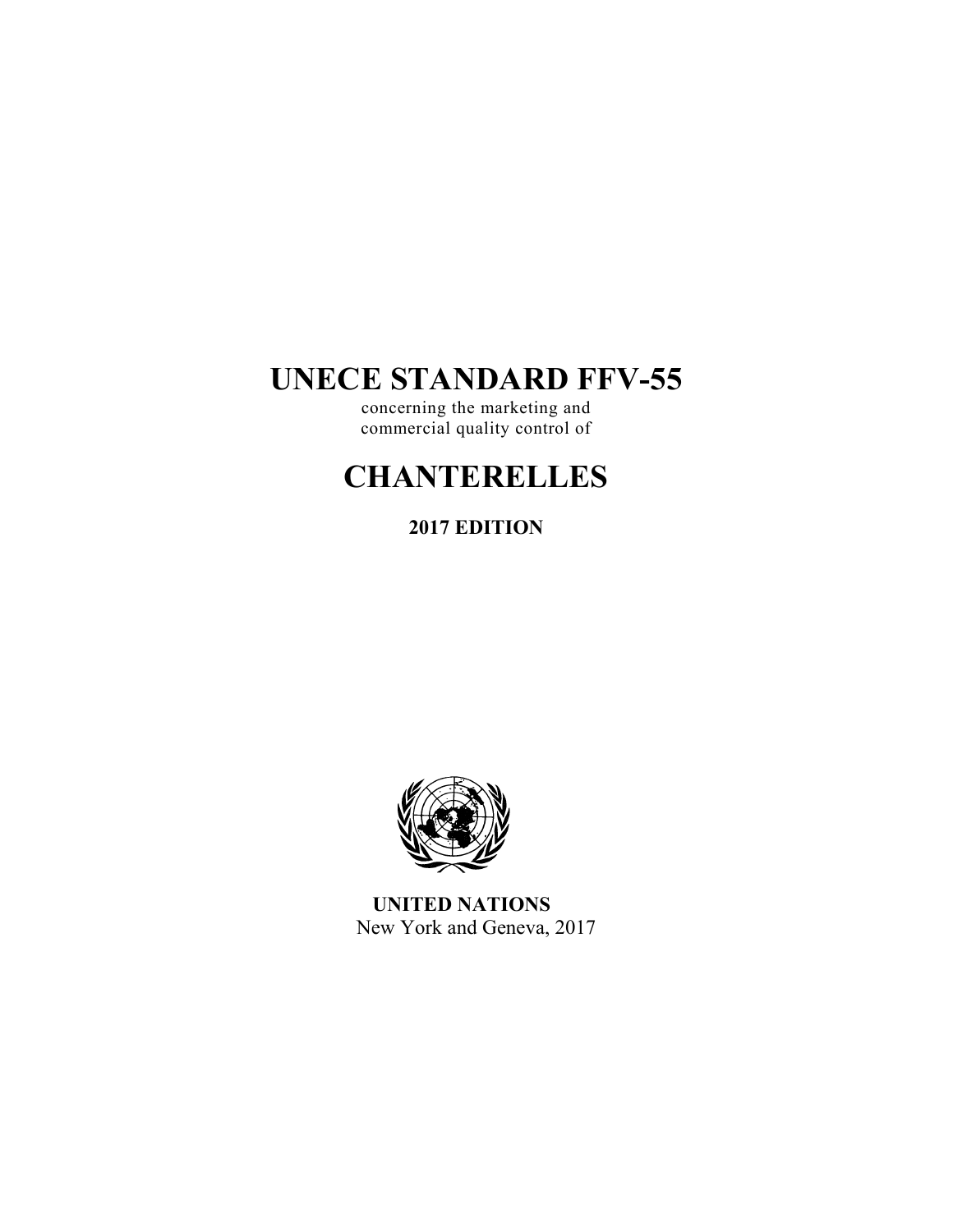### **NOTE**

#### **Working Party on Agricultural Quality Standards**

The commercial quality standards developed by the UNECE Working Party on Agricultural Quality Standards help facilitate international trade, encourage high-quality production, improve profitability and protect consumer interests. UNECE standards are used by governments, producers, traders, importers and exporters, and other international organizations. They cover a wide range of agricultural products, including fresh fruit and vegetables, dry and dried produce, seed potatoes, meat, cut flowers, eggs and egg products.

Any member of the United Nations can participate, on an equal footing, in the activities of the Working Party. For more information on agricultural standards, please visit our website  $\langle$ www.unece.org/trade/agr>.

The present revised Standard for Chanterelles is based on document ECE/TRADE/C/WP.7/2014/11, reviewed and adopted by the Working Party at its seventieth session.

Aligned with the Standard Layout (2017)

The designations employed and the presentation of the material in this publication do not imply the expression of any opinion whatsoever on the part of the United Nations Secretariat concerning the legal status of any country, territory, city or area or of its authorities, or concerning the delimitation of its frontiers or boundaries. Mention of company names or commercial products does not imply endorsement by the United Nations.

All material may be freely quoted or reprinted, but acknowledgement is requested.

Please contact the following address with any comments or enquiries:

Agricultural Standards Unit Economic Cooperation and Trade Division United Nations Economic Commission for Europe Palais des Nations Geneva 10, CH-1211, Switzerland E-mail: agristandards@unece.org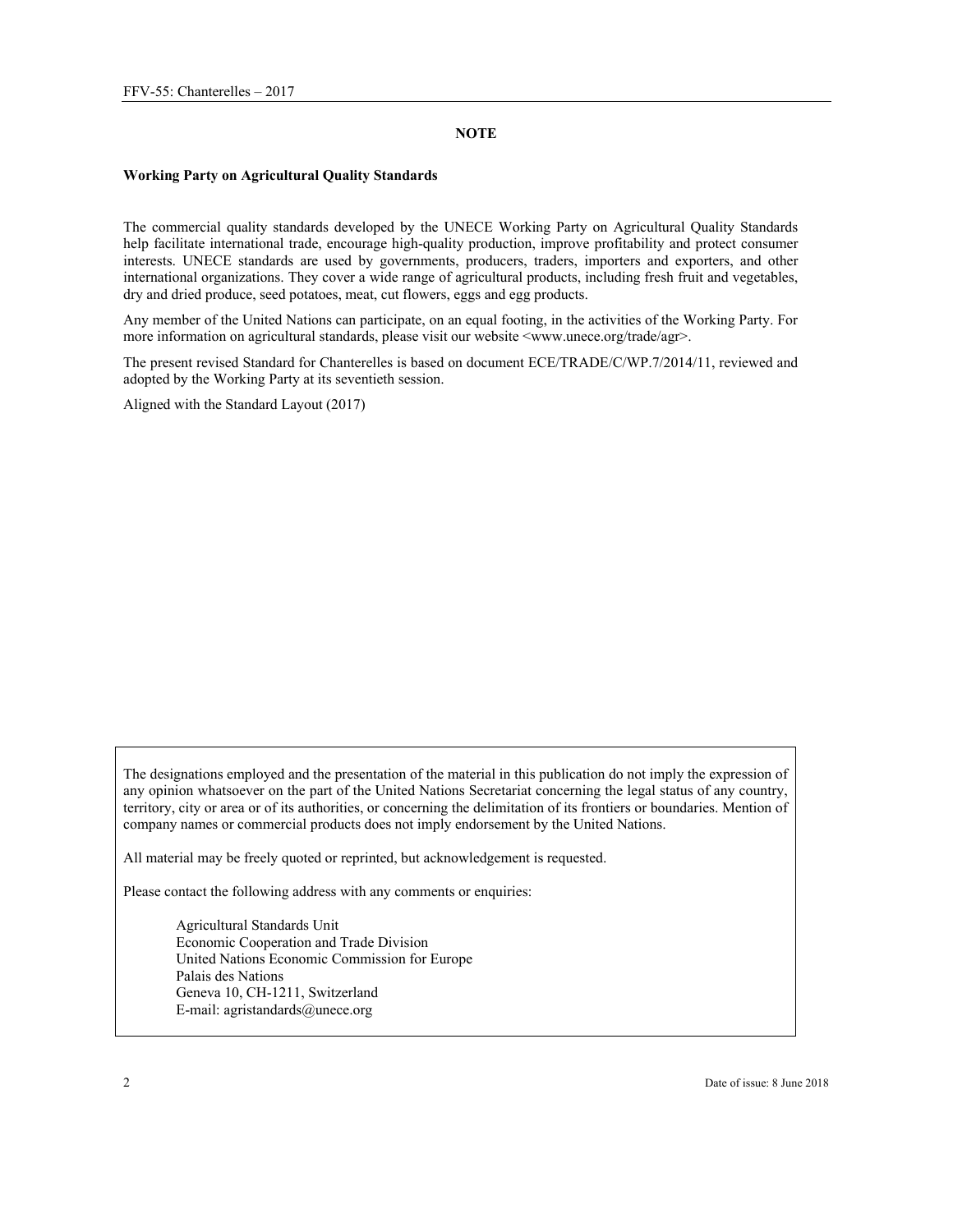# **UNECE Standard FFV-55 concerning the marketing and commercial quality control of the family of chanterelles**

# **I. Definition of produce1**

This standard applies to carpophores (fruiting bodies) of species of edible mushrooms of the genera *Cantharellus* and *Craterellus* to be supplied fresh to the consumer, chanterelles for industrial processing being excluded.

A non-exhaustive list of commercialized chanterelles is presented below.

#### **A. Genus** *Cantharellus*

| <i>Species</i>                                                  | Common name                     | Commercial type |
|-----------------------------------------------------------------|---------------------------------|-----------------|
| Cantharellus amethysteus (Quél.) Sacc.                          | Amethyst Chanterelle            | Chanterelle     |
| Cantharellus cibarius Fr.                                       | Chanterelle, Golden Chanterelle | Chanterelle     |
| Cantharellus ferruginascens P.D.Orton                           | None                            | Chanterelle     |
| Cantharellus formosus Corner                                    | Pacific Golden Chanterelle      | Chanterelle     |
| Cantharellus lilacinopruinatus Hermitte,<br>Eyssart. & Poumarat | None                            | Chanterelle     |
| Cantharellus subpruinosus Eyssart. &<br>Buyck                   | None                            | Chanterelle     |
| Cantharellus cinereus (Pers.) Fr.                               | Ashen Chanterelle               | Chanterelle     |

# **B. Genus** *Craterellus*

| <i>Species</i>                           | Common name                                                   | Commercial type |
|------------------------------------------|---------------------------------------------------------------|-----------------|
| <i>Craterellus lutescens</i> (Fr.) Fr.   | Yellow Foot, Yellow-stemmed Foot                              | Chanterelle     |
| Craterellus tubaeformis (Schaeff.) Quél. | Trumpet Chanterelle, Autumn<br>Chanterelle                    | Chanterelle     |
| Craterellus cornucopioides (L.) Pers.    | Horn of Plenty, Trumpet of Death,<br><b>Black Chanterelle</b> | Chanterelle     |

 $\overline{a}$ 

<sup>&</sup>lt;sup>1</sup> All information on Latin names is taken from Index Fungorum. See www.indexfungorum.org.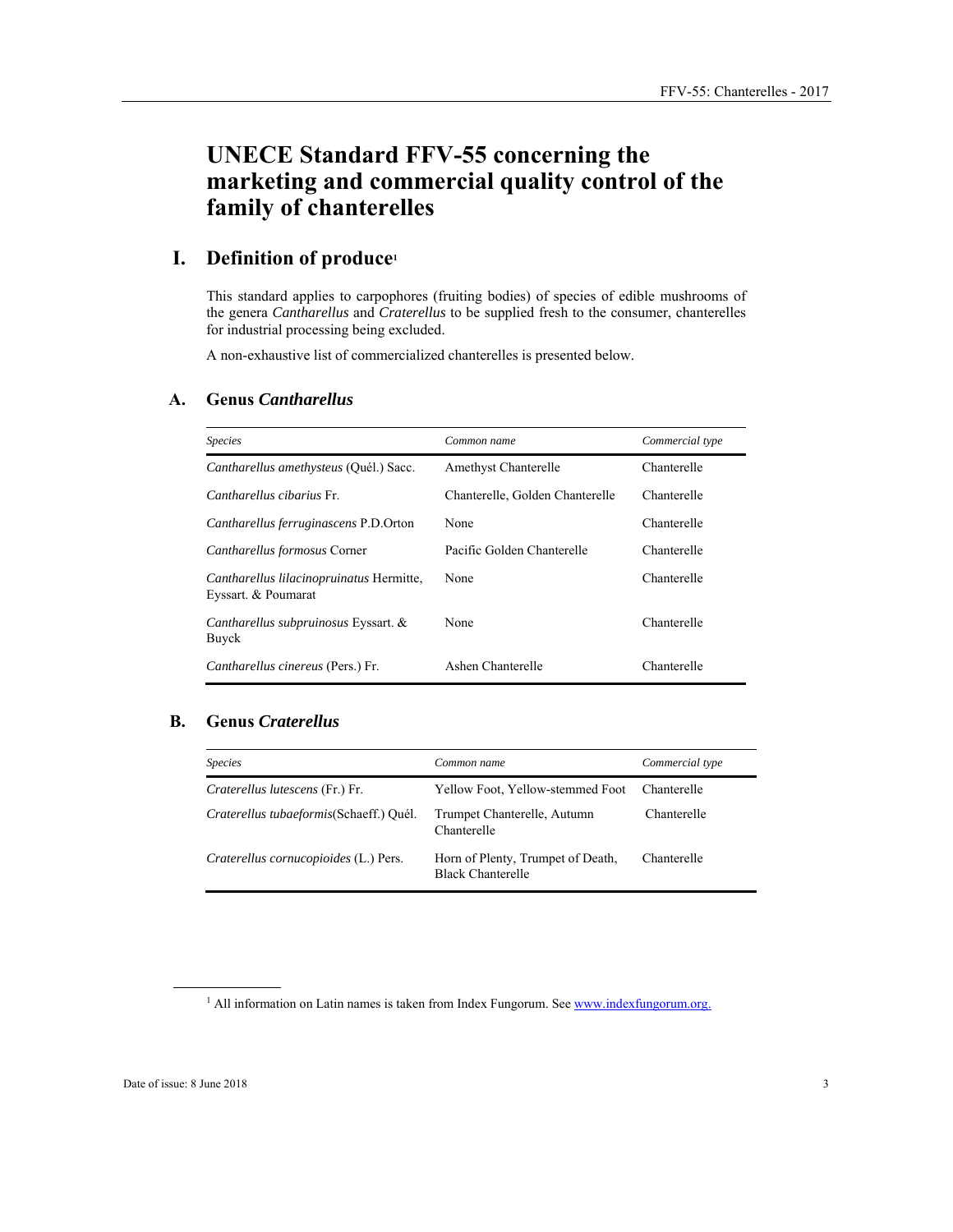# **II. Provisions concerning quality**

The purpose of the standard is to define the quality requirements for chanterelles after preparation and packaging.

However, if applied at stages following export, products may show in relation to the requirements of the standard:

- a slight lack of freshness and turgidity
- for products graded in classes other than the "Extra" Class, a slight deterioration due to their development and their tendency to perish.

The holder/seller of products may not display such products or offer them for sale, or deliver or market them in any manner other than in conformity with this standard. The holder/seller shall be responsible for observing such conformity.

#### **A. Minimum requirements**

In all classes, subject to the special provisions for each class and the tolerances allowed, the chanterelles must be:

- intact; the stalk must be attached to the cap; the earth-soiled foot can be cut
- sound; produce affected by rotting or deterioration such as to make it unfit for consumption is excluded
- clean, practically free of any visible foreign matter
- positively identifiable
- firm
- fresh in appearance
- practically free from pests
- practically free from damage caused by pests
- free of abnormal external moisture
- free of any foreign smell and/or taste.

The development and condition of the chanterelles must be such as to enable them:

- to withstand transportation and handling
- to arrive in satisfactory condition at the place of destination.

#### **B. Classification**

Chanterelles are classified in three classes, as defined below:

#### **(i) "Extra" Class**

Chanterelles in this class must be of superior quality. They must be characteristic of the species.

They must be free from defects, with the exception of very slight superficial defects, provided these do not affect the general appearance of the produce, the quality, the keeping quality and presentation in the package.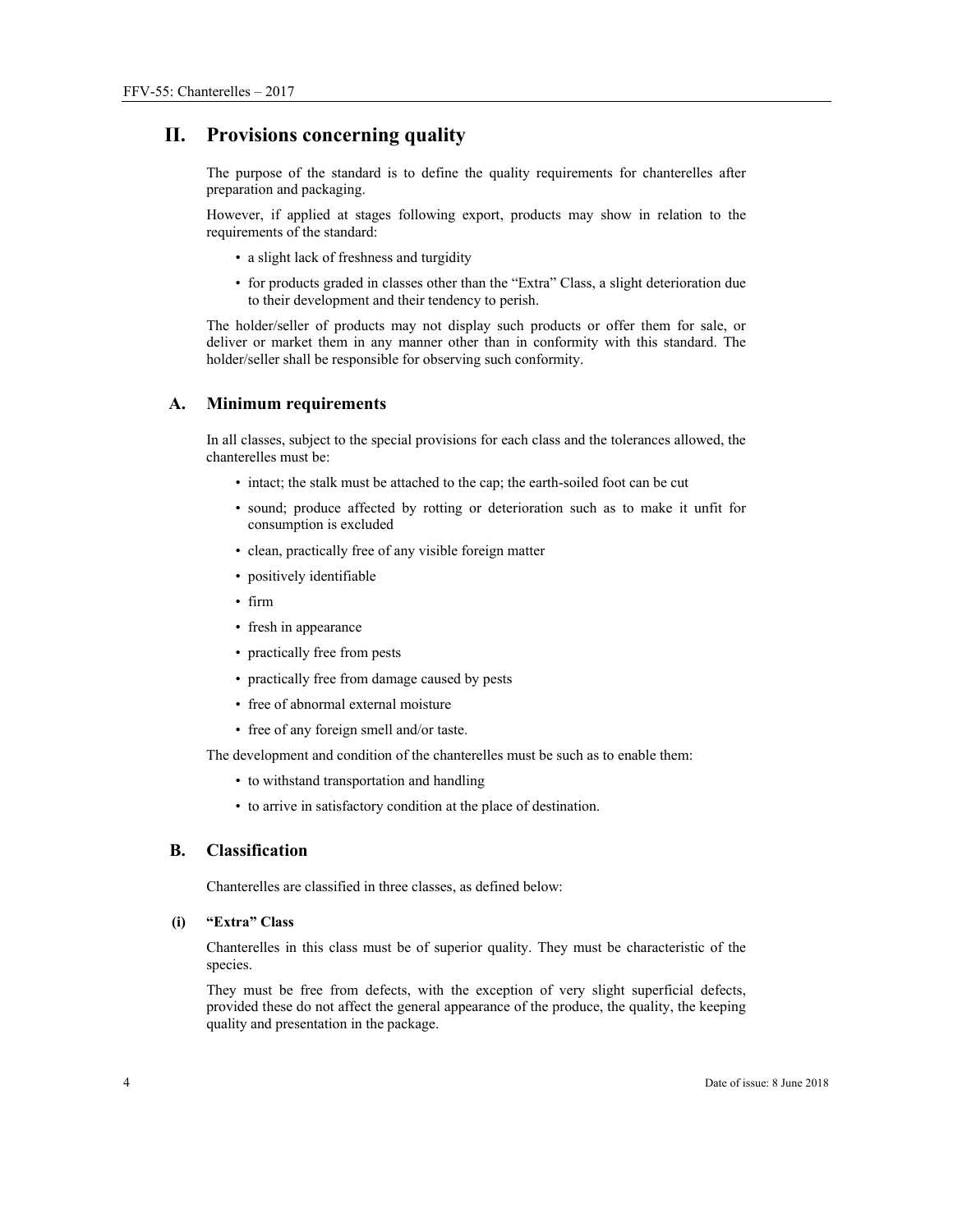#### **(ii) Class I**

Chanterelles in this class must be of good quality. They must be characteristic of the species.

The following slight defects, however, may be allowed, provided these do not affect the general appearance of the produce, the quality, the keeping quality and presentation in the package:

- slight superficial defects
- slight defects in colouring
- slight pest damage.

#### **(iii) Class II**

This class includes chanterelles that do not qualify for inclusion in the higher classes but satisfy the minimum requirements specified above.

The following defects may be allowed, provided the chanterelles retain their essential characteristics as regards the quality, the keeping quality and presentation:

- superficial defects
- defects in colouring
- pest damage
- damage, including the removal of blemished parts.

# **III. Provisions concerning sizing**

Size is determined by the maximum diameter of the cap and the height.

The minimum size for chanterelles shall be 1 cm in height.

Uniformity in size shall be optional. If sized, the range in size between caps in the same package shall not exceed 5 cm.

# **IV. Provisions concerning tolerances**

At all marketing stages, tolerances in respect of quality and size shall be allowed in each lot for produce not satisfying the requirements of the class indicated.

#### **A. Quality tolerances**

#### **(i) "Extra" Class**

A total tolerance of 5 per cent, by weight, of chanterelles not satisfying the requirements of the class but meeting those of Class I is allowed. Within this tolerance not more than 0.5 per cent in total may consist of produce satisfying the requirements of Class II quality.

#### **(ii) Class I**

A total tolerance of 10 per cent, by weight, of chanterelles not satisfying the requirements of the class but meeting those of Class II is allowed. Within this tolerance, not more than 1 per cent in total may consist of produce satisfying neither the requirements of Class II quality nor the minimum requirements, or of produce affected by decay.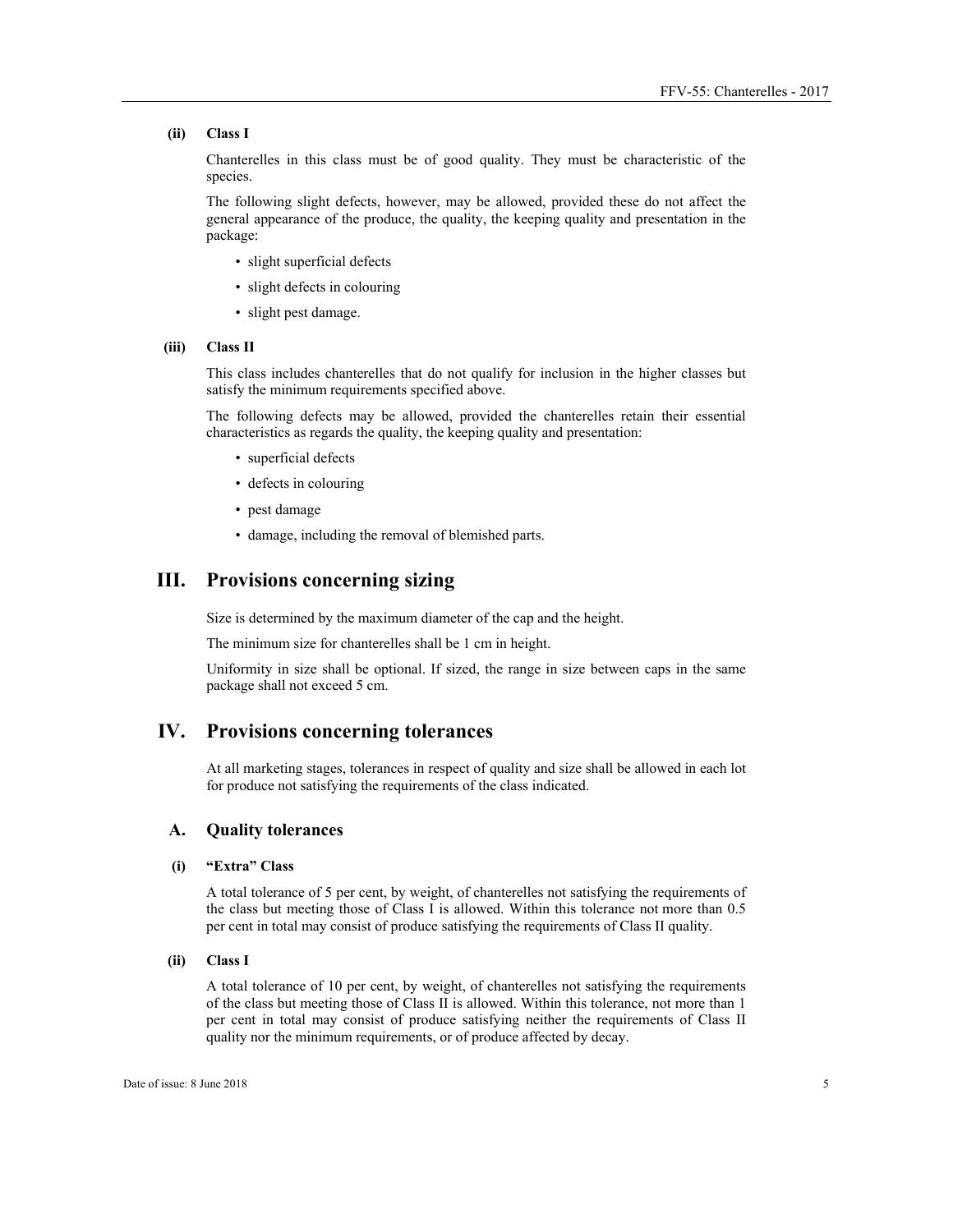In addition, a tolerance of 5 per cent by weight of trimmed chanterelles is allowed.

#### **(iii) Class II**

A total tolerance of 10 per cent, by weight, of chanterelles satisfying neither the requirements of the class nor the minimum requirements is allowed. Within this tolerance not more than 2 per cent in total may consist of produce affected by decay.

#### **B. Size tolerances**

For all classes (if sized): a tolerance of 10 per cent, by weight, of chanterelles not satisfying the requirements as regards sizing is allowed.

# **V. Provisions concerning presentation**

### **A. Uniformity**

The contents of each package must be uniform and contain only chanterelles of the same origin, quality, species and size (if sized).

However, a mixture of distinctly different species of chanterelles may be packed together in a sales package, provided they are separated (by means of compartments, for example) and are uniform in quality and, for each species concerned, in origin and size (if sized). However, in case of those mixtures uniformity in size is not required.

The visible part of the contents of the package must be representative of the entire contents.

#### **B. Packaging**

The chanterelles must be packed in such a way as to protect the produce properly.

The materials used inside the package must be clean and of a quality such as to avoid causing any external or internal damage to the produce. The use of materials, particularly of paper or stamps bearing trade specifications, is allowed, provided the printing or labelling has been done with non-toxic ink and glue.

Packages must be free of all foreign matter.

# **VI. Provisions concerning marking**

Each package<sup>2</sup> must bear the following particulars, in letters grouped on the same side, legibly and indelibly marked, and visible from the outside:

## **A. Identification**

Packer and/or dispatcher/exporter:

 $\overline{a}$ 

<sup>&</sup>lt;sup>2</sup> These marking provisions do not apply to sales packages presented in packages. However, they do apply to sales packages (pre-packages) presented individually.